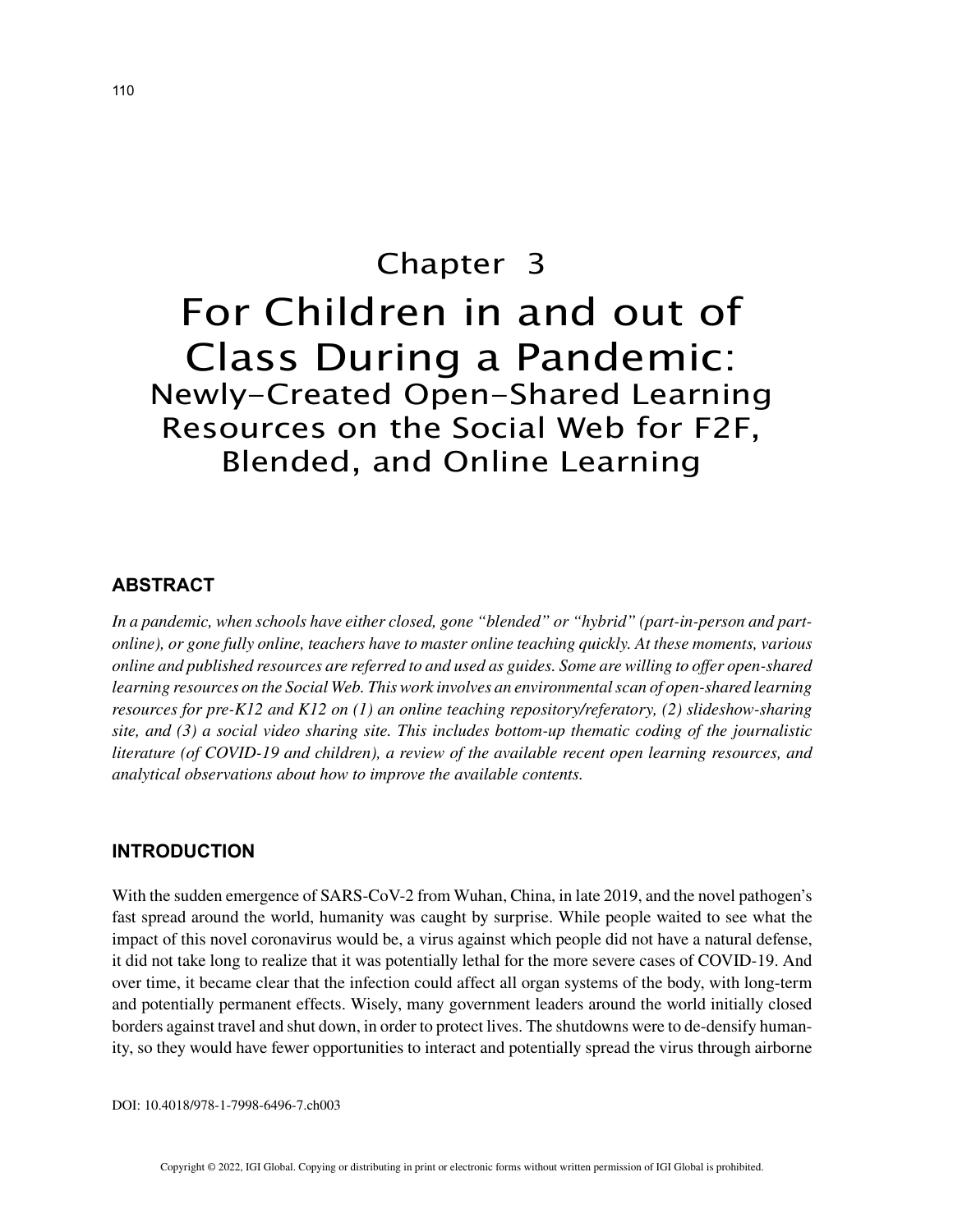#### *For Children in and out of Class During a Pandemic*

particles and aerosolized droplets and fomite transfer. People were asked to stay at home and avoid people except for essential endeavors: work, grocery-shopping, and healthcare.

Over time, the public health community came out with a set of guidelines for safer human behaviors:

- People were also asked to wear facial masks while in public [optimally N95 or KN95 masks or three-tiered surgical masks…vs. simple cloth ones (Bernabe & Messer, Aug. 11, 2020)], and so stem the spread by airborne particles and aerosolized droplets. "Cotton and polyester masks" were often not particularly protective, and having more cloth layers was better than fewer; avoiding gaps in the mask also mattered (Bernabe & Messer, Aug. 11, 2020). Bandanas "don't provide much protection" (Bernabe & Messer, Aug. 11, 2020). Neck gaiters were found to be potentially more harmful than helpful. Many suggest the wearing of eye coverings (goggles or glasses, face shields) and hair coverings as well.
- People should not touch their face (and especially not the eyes, the nose, or the mouth) with their hands. They should practice hand hygiene continuously.
- People should avoid crowds. They should not come within six feet of another individual. Social distancing refers to "actions to reduce the number and duration of contacts and increase the physical distance between individuals to slow the spread of a communicable disease (Qualls et al., 2017, as cited in Faherty, Schwartz, Ahmed, Zheteyeva, Uzicanin, & Uscher-Pines, 2019, p. 1).
- Cough droplets have been found to travel "beyond six feet" (Howard, Nov. 6, 2020), with simulation studies aligning with observed in-world cases. They should avoid indoor congregate settings since there have been cases of viral spread through the air in such rooms, so that the distancing is not particularly effective (since air moves around the room). They should try to increase ventilation in closed spaces.

In the initial wave of shutdowns in the U.S. (late March to about mid-May, 2020), schools were also closed and shifted to online learning. This change was an especial challenge for nursery3, pre-K, and K-12 schools (elementary, middle, and high schools) given the long-standing practice of teaching face-to-face (F2F). Higher education, with a longer history of online learning options and the common prevalence of laptops/tablets and wireless fidelity (wifi) from home for many students, apparently made the shift somewhat easier. Some reopened their respective countries and states, with varying levels of (in)caution. There needs to be sufficient amounts of knowledge and functional fear to adhere to pandemic guidelines (Harper, Satchell, Fido, & Latzman, 2020). In the Fall of 2020, various school reopenings occurred in full face-to-face (F2F), blended / hybrid (part F2F, part online), or fully online.

This work reviews some of the mainstream journalistic research related to children and the pandemic; these include some 2,500 reviewed articles captured from 2020. It then includes a study of online learning resources shared on the Social Web in the past year from three mainline sources: a learning object repository/referatory, a slideshow-sharing site, and a social video sharing site. This is not to say that there are not other sources of contents to shifting to online teaching and learning, such as published books, more dedicated K-12 sites, digital libraries with children's sections, and others, but the three chosen channels are mainline ones and should give a sense of some of the more timely concerns in this critical year. Their inventory may be suggestive of how much online sharing is occurring around this space, the quality of the learning resources, and potential gaps that may be filled. Perhaps these resource may be suggestive of a year of child regressions (Hui, Nov. 10, 2020), learning decay, lost learning,